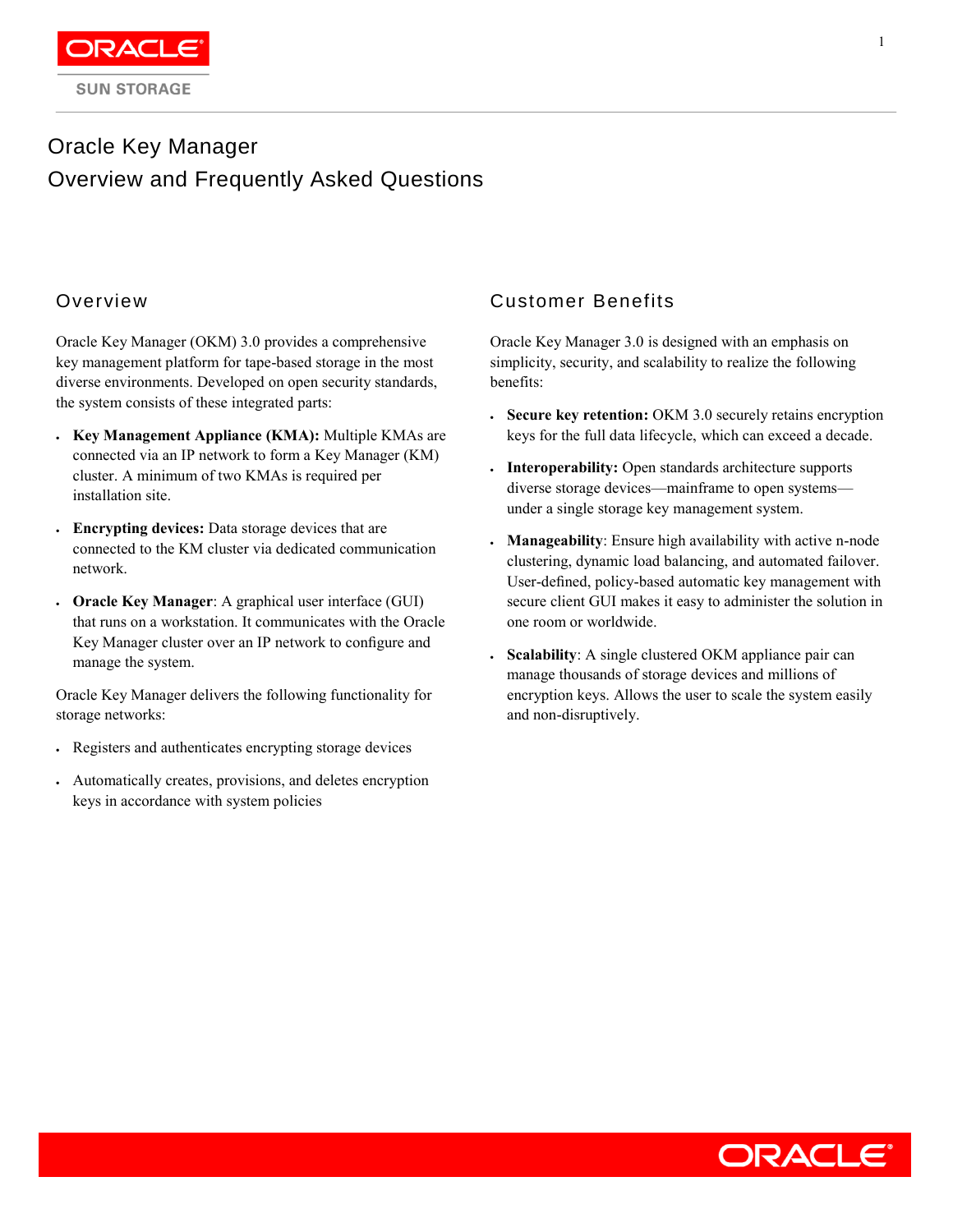

## Oracle Key Manager Overview and Frequently Asked Questions

## Frequently Asked Questions

**Does Oracle Key Manager perform any data encryption?**

The encrypting devices, such as encrypting tape drives, perform data encryption in the storage system. OKM manages and protects the crypto keys used to encrypt the data.

**What is the minimum configuration of Oracle Key Manger?**

The OKM system at a minimum requires a pair of key management appliances (KMAs), an encryption-enabled storage device (i.e. T10000 drive), a connectivity kit to connect the encrypting device to the OKM cluster, and an encryption key for each device enrolled in the system.

**How large does the system scale?**

The OKM system has been tested to manage up to three thousand encrypting devices and up to one million keys.

**Can the system support multiple locations?**

Widely dispersed physical locations can be a part of the same OKM cluster, as long as necessary Ethernet connectivity between KMAs is maintained.

**What are the system management requirements of Oracle Key Manager?**

OKM is based on self-contained appliances, requiring no maintenance/management other than for security-related functions (such as enrolling encrypting devices and establishing security policies.)

**What standards does Oracle Key Manager meet?**

The OKM implementation utilizes concepts and algorithms found in NIST SP800-60 and NIST FIPS140-2 standards, and relies on open standards such as: X.509v3, Simple Object Access Protocol (SOAP), and Transport Layer Security (TLS).

**How is the Oracle Key Manager cluster protected from intrusion?**

The system is protected using a quorum of members for its most sensitive functions. A specific number of quorum members must supply their passwords in order to perform security-critical functions, such as powering up the system and unlocking the password database.

**How are keys protected within Oracle Key Manager?**

Keys within OKM are secured by AES 256 encryption, and locked with split-key password derived from quorum members' passwords.

**How are communications protected within Oracle Key Manager?**

OKM uses TLS certificates created during the device enrollment process to authenticate the communication channel. Additionally, all communications between OKM and the encrypting devices are encrypted using AES256 algorithm.

**Are there any licenses required for this solution?**

Every drive enrolled in the OKM requires a purchase of encryption license key.

**What professional services are available to assist with an Oracle Key Manager implementation?**

OKM installations require Oracle Key Manager Integration Services. Additionally, it is recommended that customers utilize the Encryption Architecture, Design and Implementation Planning Service to assist with preparation for their OKM implementation.

**FIPS 150-2 Level 3 Card Manufacturer?**

OKM untilizes the Thales nSheild F3 500+ card.

**What is the certification number for the FIPS 140-2 Level 3 card?**

Certificate number is 2644 from NIST.

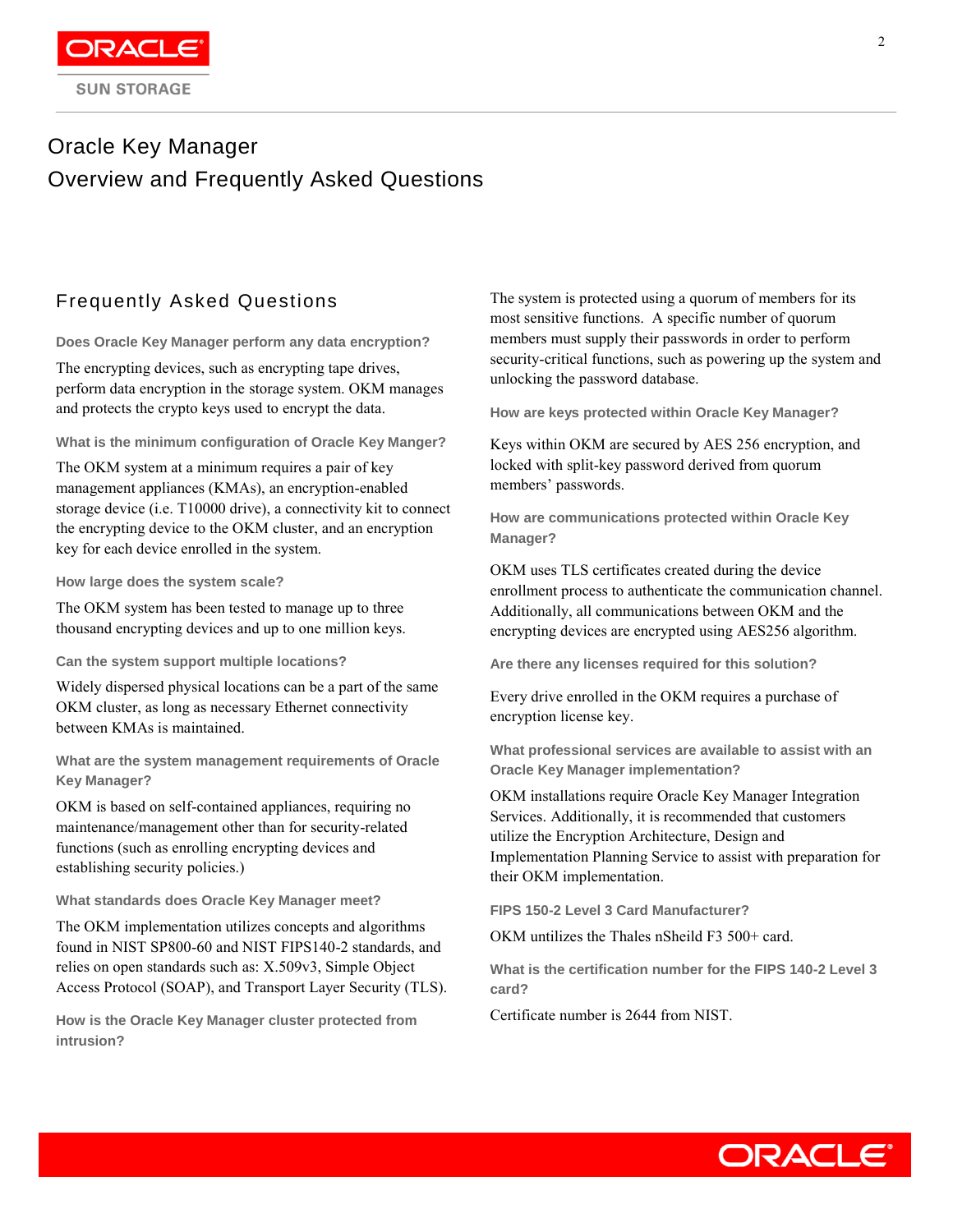

## Oracle Key Manager Overview and Frequently Asked Questions

**What is FIPS 140-2 Level 3?**

The module is tamper evident and tamper resistant. The Federal Information Processing Standards (FIPS) 140-2 validation scheme is for cryptographic modules and jointly administered by the US National Institute of Standards and Technology (NIST) and the Canadian Communications Security Establishment (CSE). Testing is performed by certified independent test laboratories with validation ultimately being approved by NIST.